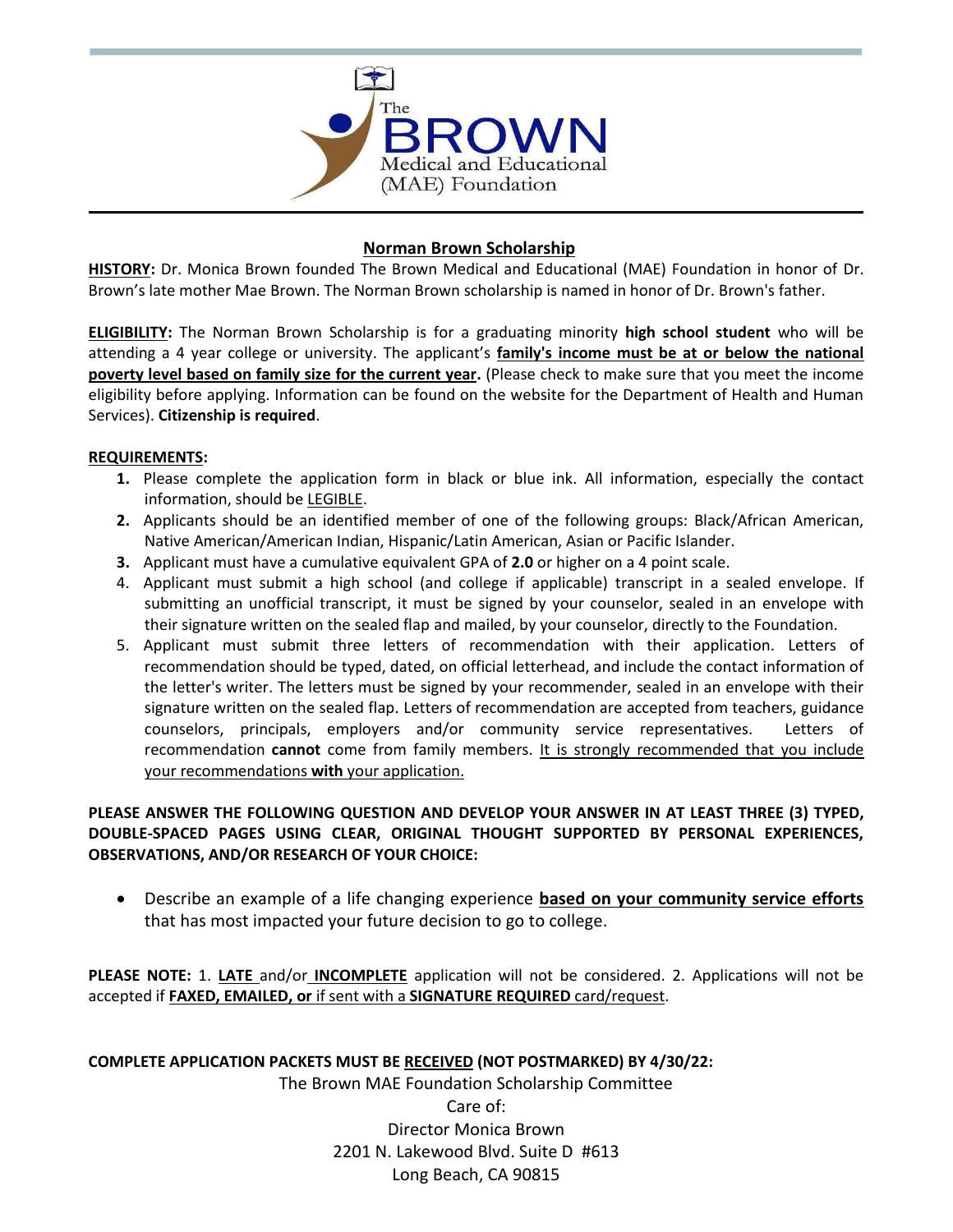# The Brown Medical and Educational (MAE) Foundation **NORMAN BROWN SCHOLARSHIP APPLICATION**

| <b>Applicant Name</b> |                                        |                                                       |                                                                                                                                                                                                                               |                                                                                                      |
|-----------------------|----------------------------------------|-------------------------------------------------------|-------------------------------------------------------------------------------------------------------------------------------------------------------------------------------------------------------------------------------|------------------------------------------------------------------------------------------------------|
|                       |                                        |                                                       |                                                                                                                                                                                                                               |                                                                                                      |
|                       |                                        |                                                       |                                                                                                                                                                                                                               |                                                                                                      |
|                       |                                        |                                                       |                                                                                                                                                                                                                               |                                                                                                      |
|                       |                                        |                                                       |                                                                                                                                                                                                                               |                                                                                                      |
|                       |                                        |                                                       |                                                                                                                                                                                                                               |                                                                                                      |
|                       |                                        |                                                       |                                                                                                                                                                                                                               | Please provide a list of schools to which you have been accepted (attach proof of acceptance and     |
|                       |                                        |                                                       |                                                                                                                                                                                                                               | Current School Activities (please provide detailed info and attach a separate sheet if necessary):   |
|                       |                                        |                                                       | necessary): Network and the set of the set of the set of the set of the set of the set of the set of the set of the set of the set of the set of the set of the set of the set of the set of the set of the set of the set of | Honors/Awards/Scholarships/Recognitions (please provide detailed info and attach a separate sheet if |
|                       | attach a separate sheet if necessary): |                                                       |                                                                                                                                                                                                                               | List your current extracurricular and community service activities (please provide detailed info and |
|                       |                                        | List current job(s) and include average # hours/week: |                                                                                                                                                                                                                               |                                                                                                      |

**\_\_\_\_\_\_\_\_\_\_\_\_\_\_\_\_\_\_\_\_\_\_\_\_\_\_\_\_\_\_\_\_\_\_\_\_\_\_\_\_\_\_\_\_\_\_\_\_\_\_\_\_\_\_\_\_\_\_\_\_\_\_\_\_\_\_\_\_\_\_\_\_\_\_\_\_\_\_\_\_\_\_\_\_\_\_**

**\_\_\_\_\_\_\_\_\_\_\_\_\_\_\_\_\_\_\_\_\_\_\_\_\_\_\_\_\_\_\_\_\_\_\_\_\_\_\_\_\_\_\_\_\_\_\_\_\_\_\_\_\_\_\_\_\_\_\_\_\_\_\_\_\_\_\_\_\_\_\_\_\_\_\_\_\_\_\_\_\_\_\_\_\_\_**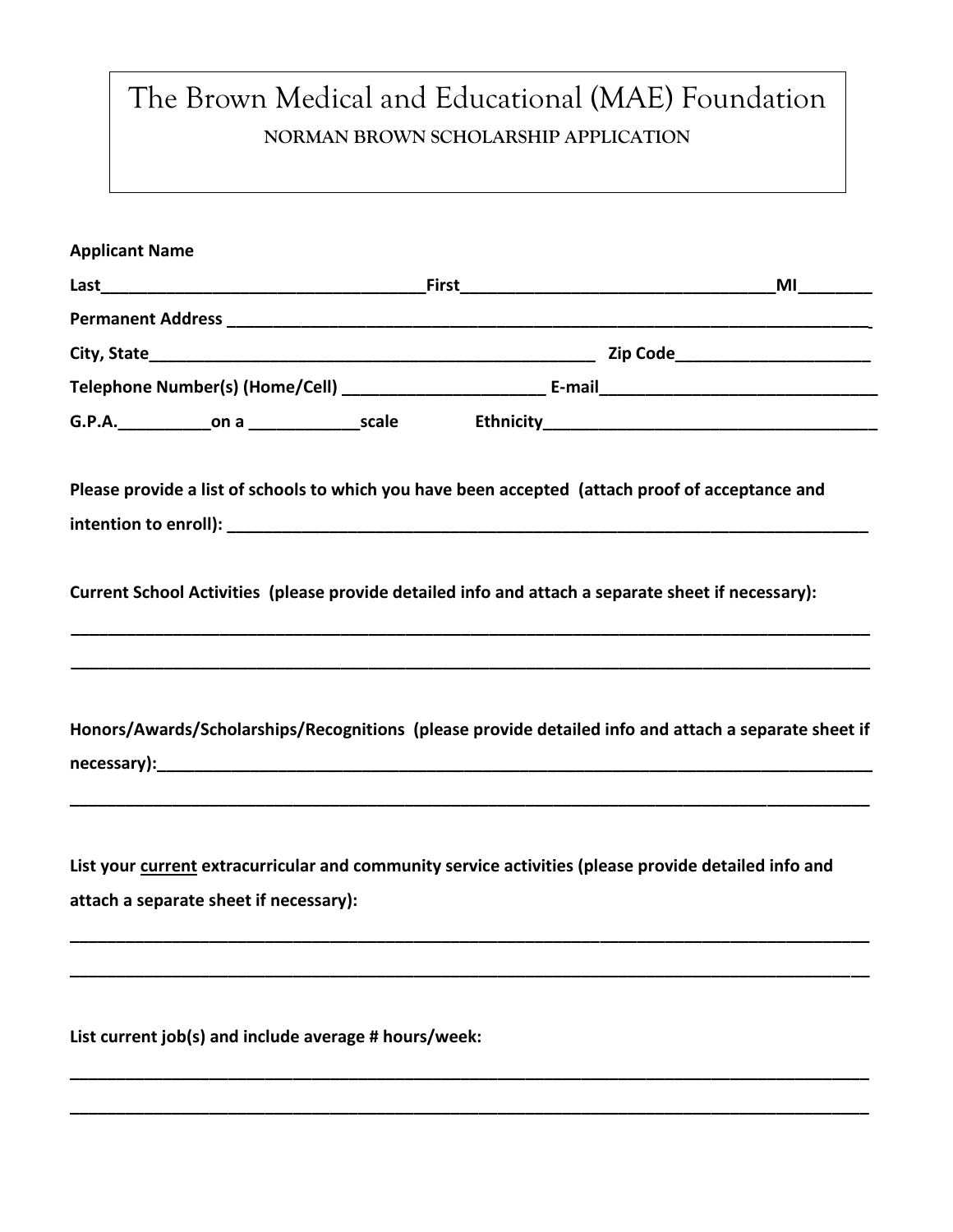**What is your family's total income (please mark one):** under \$15,000/\$15001-20,000/\$20,001-25,000/ \$25,001-30,000/ \$30,001-35,000/\$35,001-40,000/\$40,001-45,000/\$45,001-50,000/over \$50,000 What is your family's size?<br>**What is your family's size?** Please be aware that the proof of income will be requested, such as a 1040, W-2, SSI, FAFSA, etc.

# **PARENT/ STUDENT AFFIRMATION: I, \_\_\_\_\_\_\_\_\_\_\_\_\_\_\_\_\_\_\_\_\_\_\_\_\_\_\_\_\_\_\_\_\_\_\_\_\_\_\_\_\_\_\_\_\_\_\_\_\_\_\_\_\_\_\_\_\_, have read and**

**understand the conditions of the scholarship as explained in the eligibility and requirements. I give permission to officials of my institution to release my transcripts of my academic record. I affirm that the information provided on this application is accurate to the best of my knowledge. I affirm that all of this application is my own work and understand that any misrepresentation may constitute fraud, which may result in the loss of eligibility for this scholarship, or which may have other legal consequences.**

| <b>Student Signature</b>  | Date |
|---------------------------|------|
| Parent/Guardian Signature | Date |

#### **GRADING MATRIX**

- I. Grade Point Average Maximum 3 pts.
- II. 3 Letters of Recommendation Maximum 9 pts.
- III. Extra Curriculum and/or Community Service Activities Maximum 23pts.
- IV. Student Essay Maximum 65 pts.

#### **100 POINTS POSSIBLE**

#### **NOTIFICATION TO APPLICANTS:**

The scholarship is not a renewable scholarship. Recipients will be identified as a Brown Medical and Educational (MAE) Foundation scholarship recipient and showcased on all Foundation media and website(s). **The winning scholarship applicant selected will be named on the Foundation's website and Facebook page. The recipient will also be notified via email by May 31, 2022.** Upon notification, recipients are required to notify the Brown Medical and Educational (MAE) Foundation of their acceptance of the scholarship.

**Late and/or incomplete applications will not be considered. Faxed or emailed applications will not be accepted. Complete application packets must be received (not postmarked) at the address below by 4/30/22:**

> The Brown MAE Foundation Scholarship Committee Care of: Director Monica Brown 2201 N. Lakewood Blvd. Suite D #613 Long Beach, CA 90815

**If you have any additional questions about this scholarship, you may email brownmaescholarships@gmail.com. Please indicate the name of the Scholarship in the subject line. Thank you and good luck!**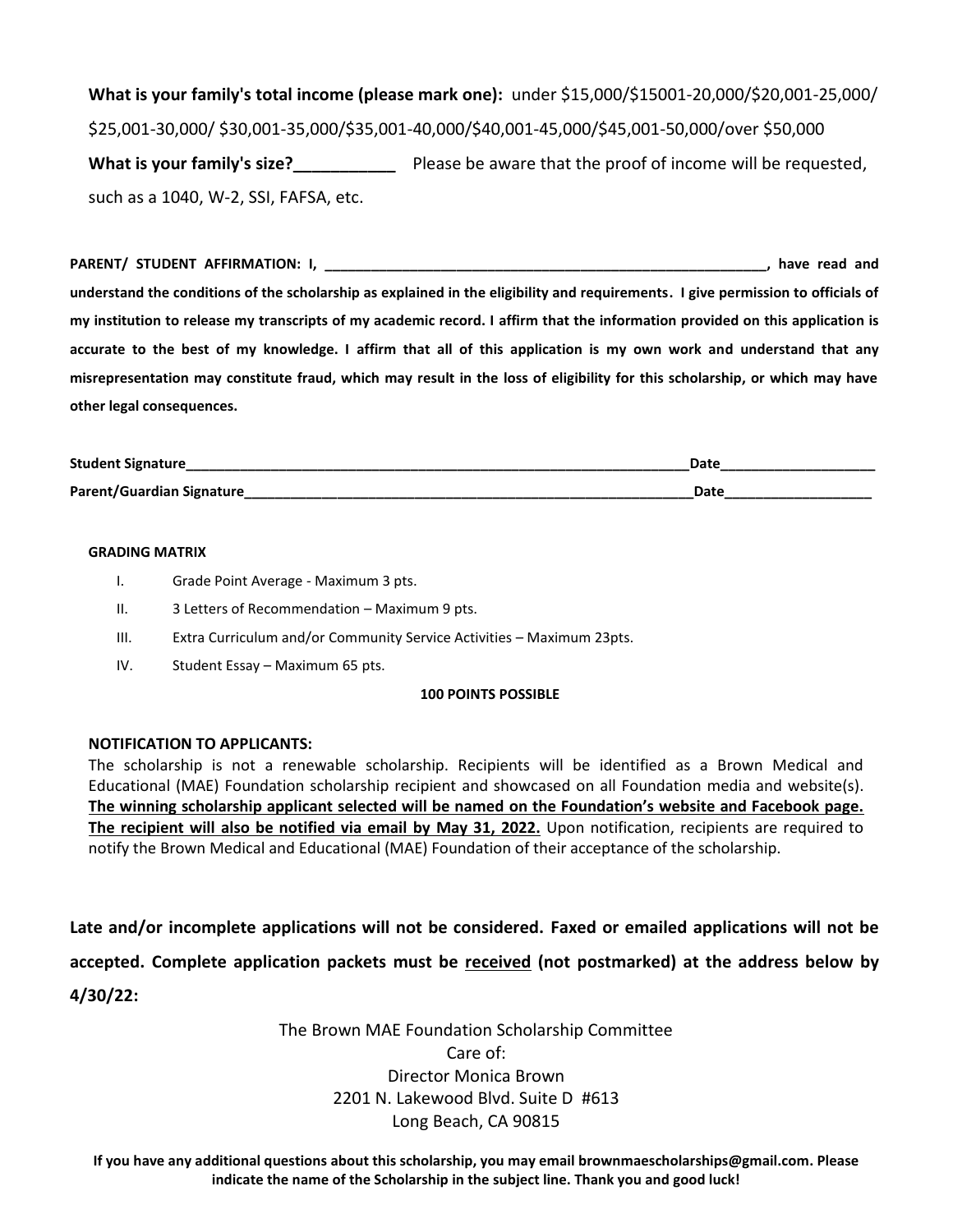

1. **How do I submit the scholarship applications?** Currently **ALL** scholarship applications must be **MAILED**. The MAILING address is a P.O. box. It can be found on the scholarship applications located on our website at [www.brownmae.org.](http://www.brownmeded.org/) You must submit an application as instructed on each respective application form in order to apply for a scholarship. **You cannot apply by email**. There is not a direct mailing address. **Do not send FedEx, UPS or other methods that do not deliver to P.O. boxes.** Do not mail application packets with signature confirmation as this service is not for a P.O. box and your packet may be returned to you. Please mail **ALL** application packets in sufficient time so all required information is received **by the April 30th deadline**.

2. **Do I have to be a citizen?** Yes.

3. **Can a foreign graduate attending a U.S. college/university for an advanced degree apply for the Education or Healthcare scholarship?** No, you have to be a U. S Citizen.

4. **As a scholarship recipient, can I take a year in between starting at the institution?** NO. Prior to being awarded the scholarship, you must show verification for enrollment for the academic year awarded.

5. **Do I have to attend or be accepted into a 4 year U.S. institution to apply?** YES. All current scholarships are for students attending or accepted into a 4 year U.S. college or university.

6. **Can I mail the recommendations separately or can the recommendation writers mail the recommendations directly to the Foundation?** It is your choice, but it is **strongly recommended** that you include the recommendations with your application. Also, please instruct your recommendation writers on the required format for your recommendations as described on the application. Please give the recommendation writers the form attached to the application.

7. **Do I have to submit an official transcript?** It depends. The Education and Healthcare scholarships require an official transcript. Only the Norman Brown scholarship does not require an official transcript. The Norman Brown application has special specific instructions for the submission of an unofficial transcript. The applicant's high school counselor or appropriate school official must mail the unofficial transcript as instructed in the application in order to be considered for the scholarship.

8. **I am graduating high school senior, can I apply for the Healthcare or Education scholarships?** NO. You must be enrolled (not recently accepted) in a 4 year U.S. college or university for an undergraduate or graduate degree.

9. **I am pursuing a degree in Social Work or Public Health, can I apply for the Healthcare scholarship**? NO. Applicants must be an undergraduate or graduate student attending an U.S. 4 year college or university pursuing a degree in healthcare including medicine, dentistry, nursing, and allied health (PT, OT).